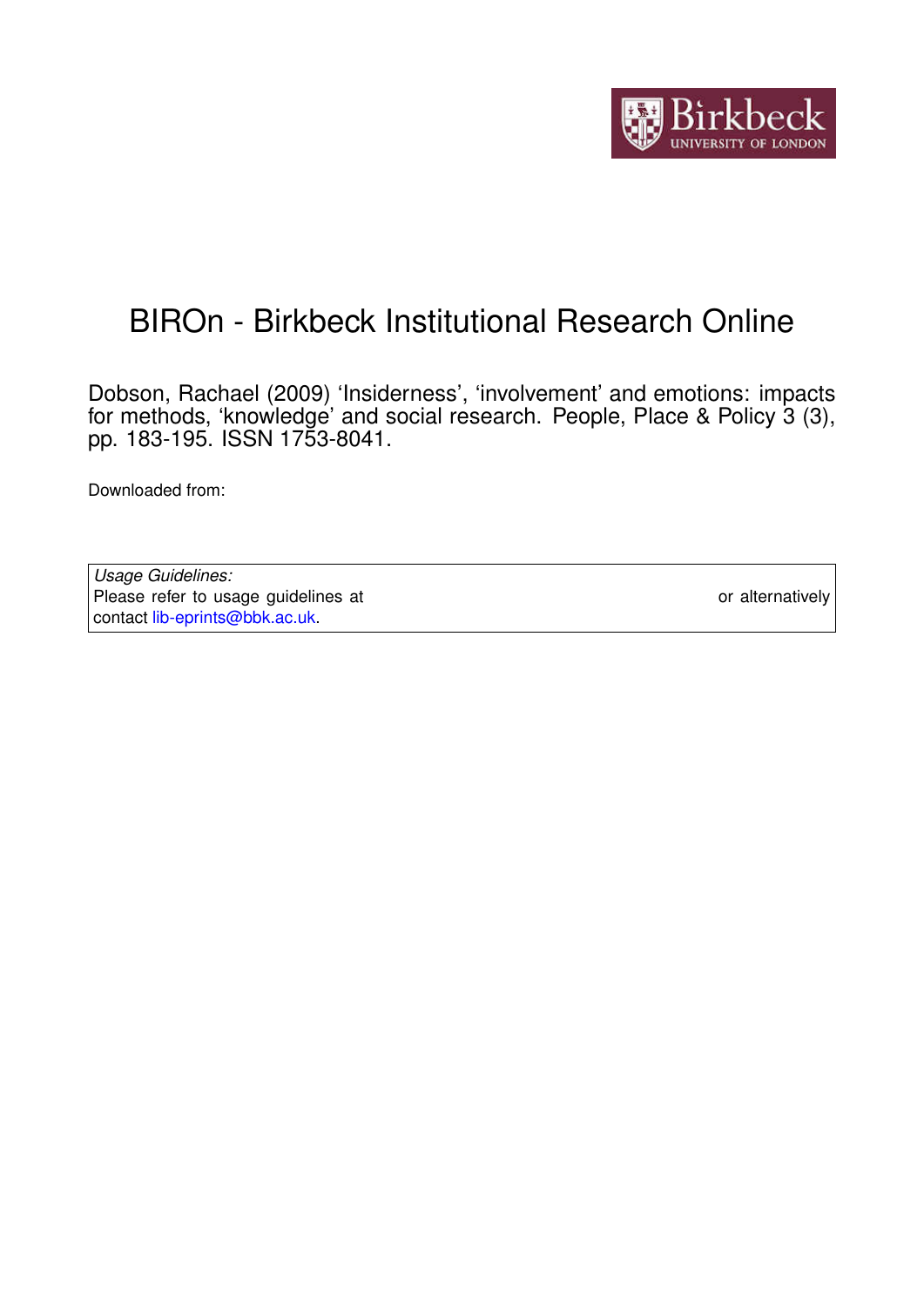# 'Insiderness', 'involvement' and emotions: impacts for methods, 'knowledge' and social research

Rachael Dobson\* University of Leeds

#### **Abstract**

This paper discusses 'insider' identity based on experiences as both social researcher and housing practitioner, drawing on Norbert Elias's 'involvement and detachment' theory. Examples from doctoral research are used to illustrate where 'involvement' influenced social research processes.

'Involvement' was highlighted by reactions during research processes and this account describes transitions towards a more 'detached' perspective. This is not to discredit emotional reactions in research stages, or to suggest that we should seek to just manage those feelings. Instead, embracing and confronting reactions helped generate substantive findings and a 'critical eye' beneficial for developing more sophisticated explanatory insights. Understanding 'involvement' is an ongoing process that the researcher constantly refines and adapts through an experiential approach to social researching.

Those complex and challenging processes touch on important issues about what constitutes knowledge, what it means to 'do' social research and how it is possible to 'be' self critical.

Keywords: involvement, insider, methods, emotions, reflexivity.

# **Introduction**

This paper will explore how experiences as a housing practitioner influenced research processes. These processes include research 'design', 'official' fieldwork stages, ongoing analysis of 'collected' material (transcripts, notes) substantive findings and interpretation. Grounded in real-life experiences, this offers a self-critical approach to exploring 'identity'. Drawing on social theorist Norbert Elias (1987) experiences and emotional reactions will illustrate where 'involvement' influenced research processes (Aull Davies, 1999). It will be shown that reflexive analysis, in relation to identifying and understanding 'involvement', is a continuous process, which researchers can refine and adapt.

Discussion moves beyond accounts of benefits and limitations associated with 'insiderness' in research practice. The paper is careful to avoid suggestions that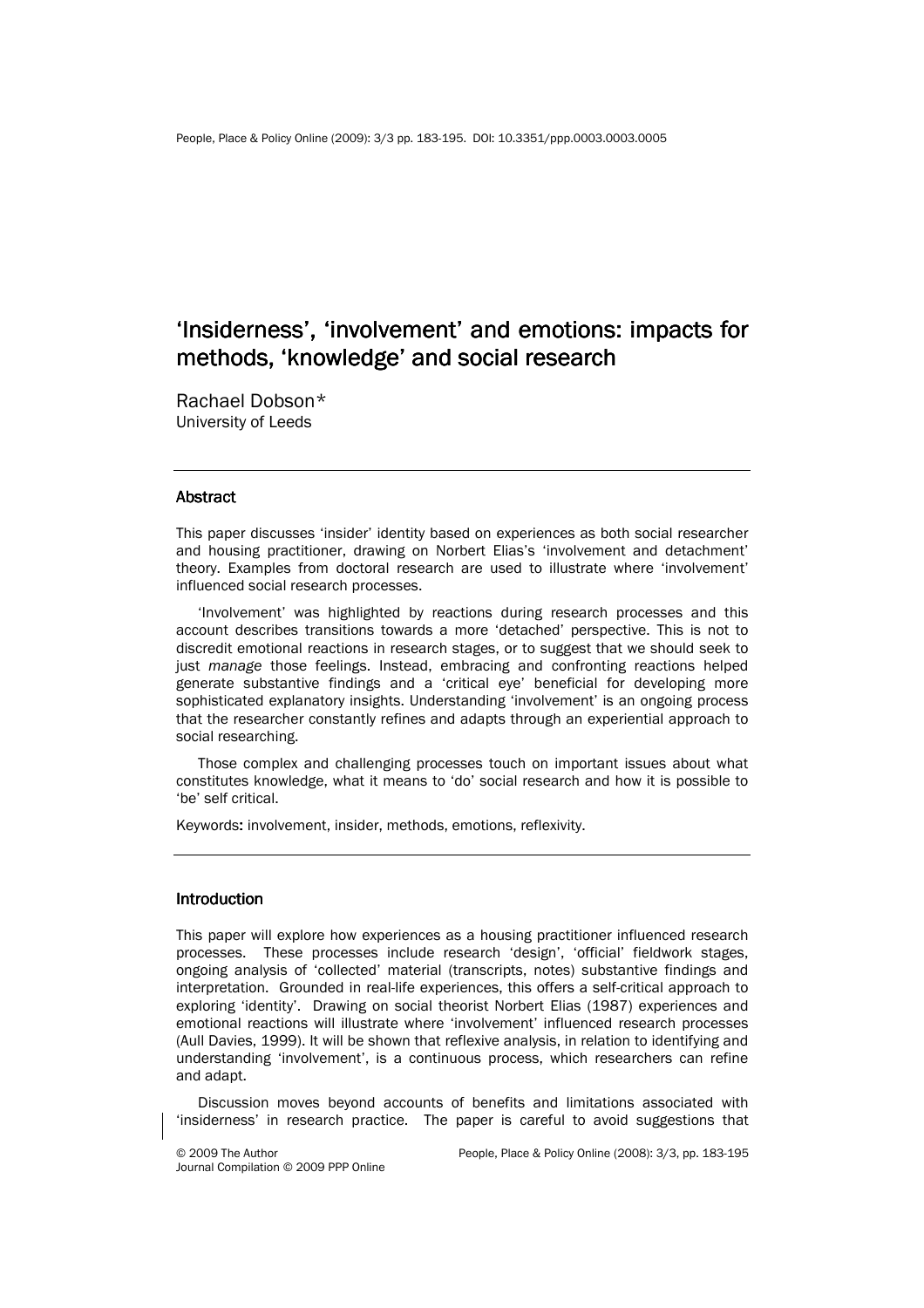p. 184. 'Insiders', 'Involvement' and Emotions, impacts for knowledge and social research

researchers should learn to 'manage' their emotional reactions, or infantilising claims that researchers be 'hand held' through an intense time. Instead, it is suggested that researchers embrace and confront emotional reactions for substantive insight and individual development. Understanding 'involvement' is a dynamic and experiential approach, which requires continuous analysis (Elias, 1987). No 'procedure' is offered to identify how to 'be' self critical, although some suggestions are drawn from personal experiences.

First a review of existing literature will explore the sorts of privileges, constraints and theoretical insights associated with 'insiderness', 'involvement' and reflexive endeavours. Next, examples from my doctoral research will help illustrate perceived impacts for research processes associated 'involvement', in relation to working in a broad sector, specific organisation and role. It will be suggested that 'involvement', and attendant emotional reactions, influenced research decisions, choices, perspectives and 'instincts'.

# 'Insiderness' 'Insiderness'

Sociologists and geographers have analysed how shared experiences with research subjects constitute 'insiderness' and influence research processes (Mullings, 1999; Finlay, 2003a; Brannick and Coghlan, 2007). Claims to 'insiderness' have drawn on specific features including ethnicity, age, gender, class and family identity (Griffith, 1998; Mullings, 1999; Schoenberg and Ravdal, 2000), occupation and organisation (Jones, 1995; McHardy, 1996; Finlay, 2002; Labaree, 2002; Finlay, 2003b; Coy, 2006; Gunasekara, 2007). This paper draws on Brannick and Coghlan's (2007) conceptualisation of 'insiderness', which meant studying an organisation (as well as other organisations part of a wider sector) that a researcher had worked in.

A brief review of existing literature highlights perceived privileges and constraints associated with 'insiderness'. The 'insider' has improved and prolonged access to a social setting and its members, compared to the 'outsider' who does not have intimate knowledge of the group being researched prior to entering the field (Coy, 2006). The 'insider's' immersion in the field provides chance to interact with key informants, studying first hand, the 'environment, problems, language, rituals, and social relationships of a group of people' (Brannick and Coghlan, 2007: 64-65).

Benefits of 'insiderness' include greater awareness of where to locate information (Roseneil, 1993; Labaree, 2002; Brannick and Coghlan, 2007; Coughlan, 2007). 'Insiders' are privy to more informal discussion and gossip, being better able than 'outsiders' to sift through information to identify critical events (Coughlan, 2007). Some have identified a 'covert' aspect to the identity, with the 'insider' researcher able to lay groundwork and observe 'what is going on' in a social setting, without the researched necessarily being aware their presence (Roseneil, 1993; Labaree, 2002; Coughlan, 2007).

Individual researchers claim that the 'insider' can generate more in-depth and revealing data, because of greater potential for meaningful rapport between researcher and researched. For example, the researched may consider the researcher's identity as indicator of trust and credibility (Coy, 2006). Others contend that 'insiders' are better able to understand meaning of participants' responses due to shared terminology, jargon and phrasing (Fuller, 1995; Labaree, 2002; Gunasekara, 2007).

'Insiders' have an upper hand over 'outsiders' because of tacit and 'contextualising' information. For example, initial thoughts about researchable topics and priorities may have been developed during more informal interaction with the researched prior to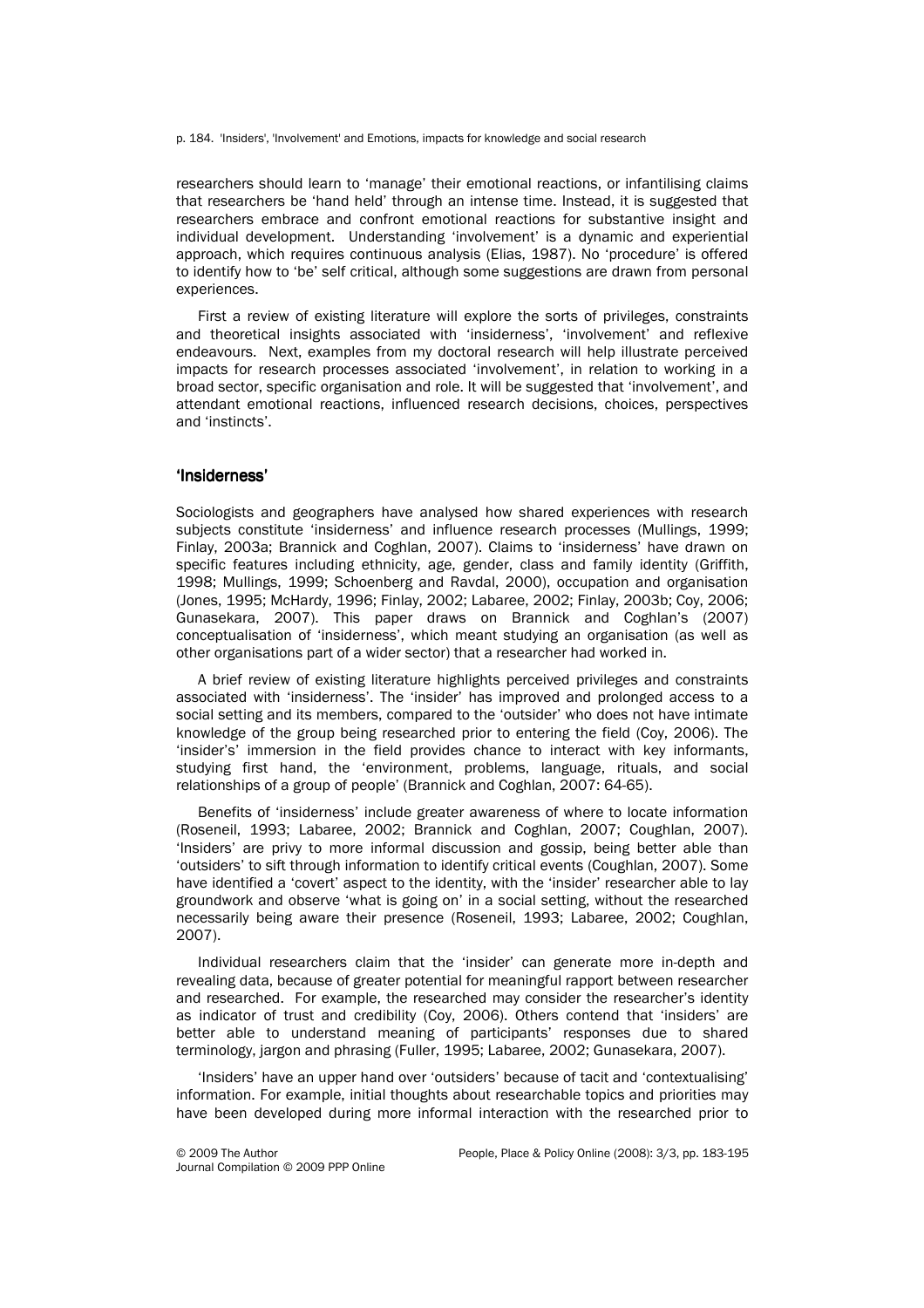p. 185. 'Insiders', 'Involvement' and Emotions, impacts for knowledge and social research

commencing an 'official' study or 'formal' fieldwork stages (Roseneil, 1993; Fuller, 1995; Labaree, 2002). For some, 'insiderness' represents 'triangulation', as researchers can build up a many sided picture of the research setting through observation and interviewing methods (Roseneil, 1993; McHardy, 1996).

Prolonged and more 'informal' interaction sensitizes the researcher respondents and their social world (McHardy, 1996; Coy, 2006). Those experiences generate tacit knowledge, which provides useful information for research processes. For example, Coy (2006) asserted that working with female sex workers in a professional capacity meant that she could frame interview transcripts and augment analysis with knowledge of participants' lives, relationships and thought processes, 'a privilege denied to researchers who meet the participants only in the context of an interview setting' (p. 427).

Moving on from privileges, 'insiders' have also described perceived challenges and constraints associated with that identity. A common theme involves managing 'dual' identities as 'professional' and 'scholar'. Finlay (2003b) found it challenging to observe and record data about fellow occupational therapists because her researcher 'self' wanted to probe and challenge subjects, whilst her therapist 'self' desired that they perform well and remained professionally sound. Gunasekara (2007) was tempted to fill in 'gaps' in respondents' answers, feeling justified because of beliefs that he understood what respondents were 'really' getting at (p. 469).

Researchers have described a range of ways to 'manage' and further conceptualise 'insiderness'. This includes strategies drawn from psychological fields (van Heugten, 2004) and Eliasian theories about 'involvement and detachment' (Perry, et al., 2004).

Strategies associated with psychological fields include 'transference' and 'countertransference', where unconscious processes are said to structure relations between researcher, subject, and the data gathered (Devereux, 1967; Hunt, 1989; van Heugten, 2004). The researcher's task is to become attuned to 'counter-transference', which is a redirection of researcher feelings towards the researched (Devereux, 1967). Van Heugten (2004) drew on that approach upon awareness of her reactions to informants in the field. At times she judged some responses harshly and failed to identify the relevance of material.

Van Heugten's (2004) approaches were informed by intersubjectivity theory proponents Storolow, Brandchaft and Atwood's (1994) conceptualisation of transference. For those authors, 'transference' reflected how the client's perceptions of the therapeutic relationship experience were shaped by their own psychological structures and organising principles. The psychotherapist's counter transference was defined similarly as the psychotherapist's organising activity. The therapeutic relationship consisted of the interaction of the client's organising principles with those of the psychotherapist (the intersubjective field). The right or wrong of the client's or therapist's perspective couldn't be determined, but to engage in a relationship, the therapist should value and understand, shedding unhelpful aspects of his or her own organising activity to 'de-centre' (van Heugten, 2004: 209).

Researchers have also used social theory to understand and manage 'identity'. Elias's (1987) ideas about 'involvement and detachment' recognised that researchers were part of the social worlds they researched, and that their 'involvement' was inevitable for research processes. However, Elias suggested that researchers should strive to manage their 'involvement' as far as possible because high levels of 'involvement' would make more detached observation and induction of possible connections between events and phenomena more difficult, limiting scope for generating 'reality-congruent knowledge' (Quilley and Loyal, 2005: 824). Researchers could achieve 'detachment' through processes of self-regulation, which meant that one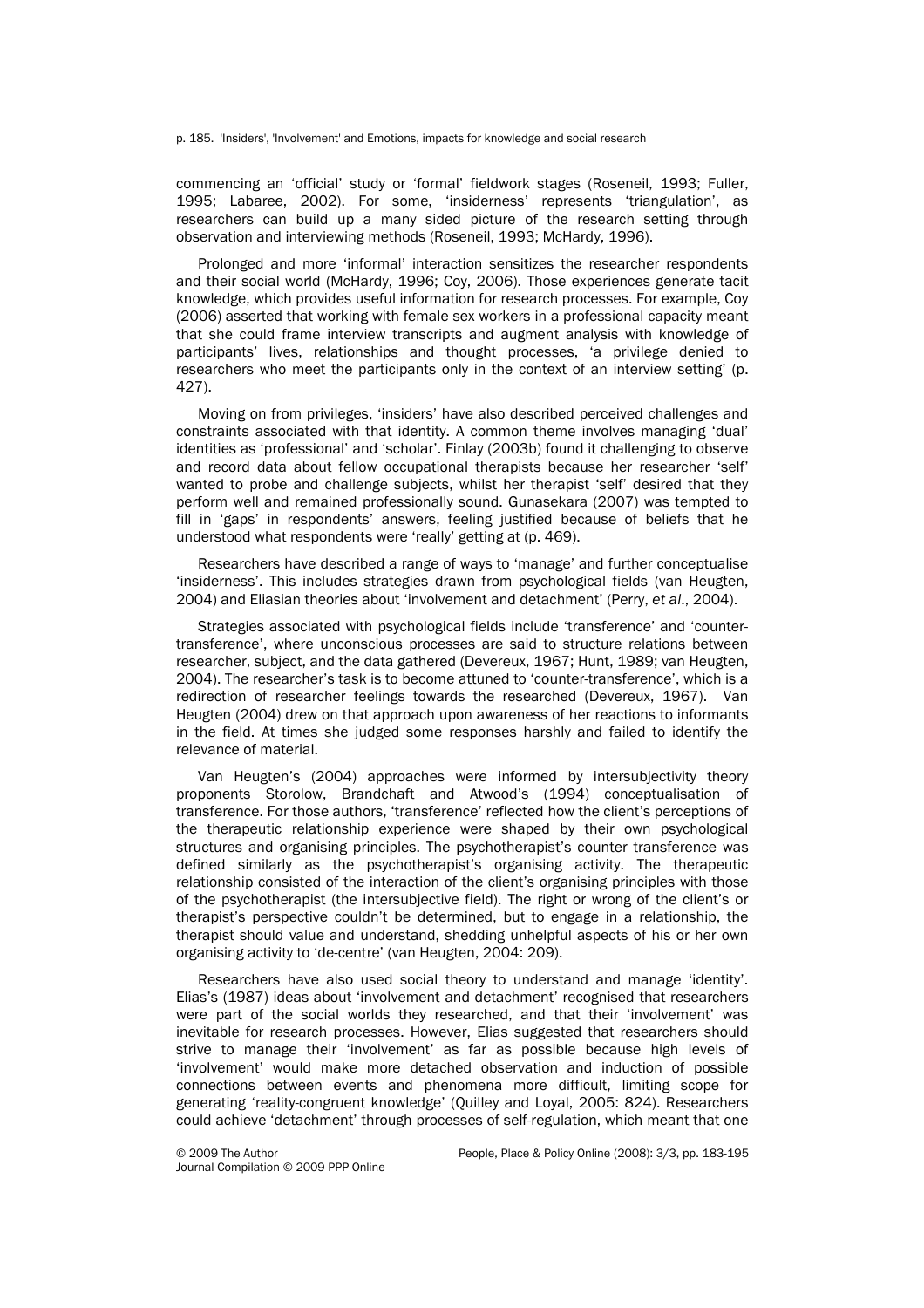p. 186. 'Insiders', 'Involvement' and Emotions, impacts for knowledge and social research

could be both caught up in something ('involved') but in certain instances be able to step back (become relatively 'detached') (Kilminster, 2007).

Rather than a zero sum game between involvement or detachment, Eliasian theory suggested researchers find a 'blend' of involvement and detachment (Bloyce, 2004; Perry, et al., 2004; Srinivas, 2005; King, 2006). For example, a member of Perry, et al's., (2004) research team was 'involved' in the study's research area (sexuality). For those authors, periodic reflection in a research team environment, and consultation with external actors, brought the emotional 'attachment' of the 'involved' researcher to the surface. Identifying 'involvement' was an essential aspect of 'preserving the integrity of their research project and minimizing potential distortion' in order to generate a more 'reality-congruent' picture of subjects lives (p. 145). This didn't problematise 'involvement'. Instead, the Elisian approach sensitized the researcher to how their identity was influential for research processes, which had potential to 'minimize the costs and maximise the benefits of researcher involvement' (p. 145).

The Eliasian understanding of dynamism in identity (sometimes more involved, sometimes more detached) is found in criticisms of static positionalities like 'insider'/'outsider' (Mullings, 1999). In a persuasive argument, Mullings (1999) suggests that it is a risk for researchers to make assumptions about the researched, based on the sorts of perceived identity differences that inform ideas about 'insiderness'. An insider/outsider binary freezes positionalities in place and asserts a boundary that is 'not only highly unstable but also one that ignores the dynamism of positionalities in time and through space. No individual can consistently remain an insider and few ever remain complete outsiders' (Mullings, 1999: 340).

For Mullings the term 'positional spaces' was preferable because it required that the researcher located points of connection between researcher and researched, which could engender the sort of trust and co-operation beneficial for generating 'meaningful' knowledge. Visible attributes (race, gender, ethnicity, class) and familiar boundaries ('insider'/'outsider') were challenged in favour of more 'transitory' spaces (p. 340).

This section has enabled us to move from more descriptive ideas about privileges and limitations associated with 'insiderness', towards ideas that capture a more complex and dynamic sense of 'involvement'. Next I will provide information about my practitioner experiences, to help contextualise discussion in later sections.

#### Becoming a Practitioner and Researcher

This section will begin to consider how specific experiences in a distinct role, organisation and sector were influential for social research processes.

For two years prior to doctoral study, I worked as a full time housing practitioner, in both front line and managerial positions, for a local authority Housing Advisory Service (hereby referred to as HAS). I worked as part of a local set of organisations conceptualised for the purposes of this paper as a 'housing related support sector' (hereby referred to as HRSS). The HRSS constituted a range of organisations who 'worked with' individuals understood by practitioners to have 'needs' that related to their ability to obtain and/or sustain accommodation.

The HAS's remit was to assess service users' entitlement to provision against statutory criteria (the Housing Act 1996, as amended 2002), and to offer specific resources (temporary accommodation, permanent re-housing) where entitlement existed. In my front line capacity I advised service users, and completed official assessments with individuals who approached the local authority for assistance, in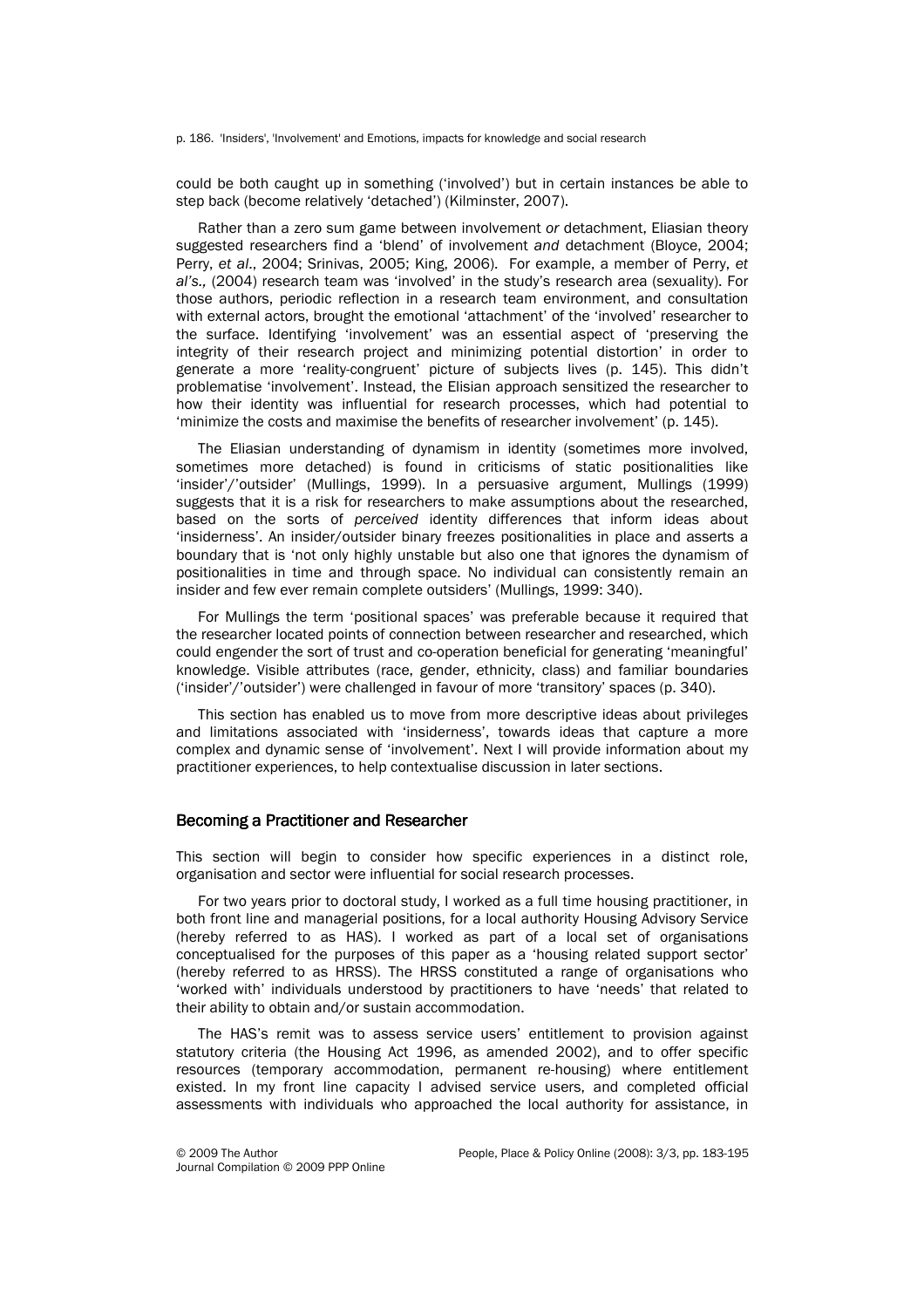p. 187. 'Insiders', 'Involvement' and Emotions, impacts for knowledge and social research

order to establish if a 'duty' existed. I was promoted to manage temporary accommodation services contracted out to private providers (houses and flats supplied by private sector groups). This involved managing a small team of front line practitioners.

I opted to maintain my practitioner role on a part time basis for two years of postgraduate study and capitalised on tacit knowledge and professional networks for research purposes. My thesis explored the sorts of 'official' policies and more 'informal' processes used by HRSS practitioners to 'discipline' service user behaviour. Rather than comparing 'like for like' policies, I researched a range of HRSS 'techniques' and 'strategies' used as part of attempts to generate normative standards of behaviour. Research involved identifying practitioner 'methods' and their 'meanings'.

I was interested to explore what influenced practitioner perspectives, especially in relation to organisation environment and individual 'identity' and carried out a series of semi-structured in-depth interviews with cross rank actors from five different HRSS organisations. The sample included three 'voluntary sector' agencies and two statutory organisations. The organisations that identified themselves as 'voluntary sector' agencies included a supported housing project and two drop in centres. The statutory sector organisations included a social landlord and my organisation, the HAS. Organisations were selected on the basis of initial observations about the balance of 'enforcement' and 'support' in practices. The statutory providers had increased official enforcement policy 'tools' at their disposal in contrast to other participating organisations.

Plans were developed for 'official' fieldwork stages and a period of 'data collection'. Drawing on Yanow (2000) 'data' refers to 'the words, symbolic objects, and acts of policy-relevant actors along with policy texts, plus the meanings these artifacts have for them' and that what is 'collected' are 'the researcher-analyst's observations and interpretations (taped, noted or both) and copies of relevant documents' (p. 27). Whilst there may be a distinct period of data 'collection', Yanow identified that analytical and interpretive processes take place prior to and beyond that distinct stage. In other words, 'involvement' was ongoing, beyond data collection stages.

UK homelessness organisations have been characterised as especially diverse with variation in professional remit, funding source, regulatory frameworks, ethos and understandings of 'expertise' for practice (Seal, 2005). Hutson and Liddiard (1994) suggested that organisations' ideas about 'homelessness' are influenced by availability of resources and professional objectives. In particular, statutory providers' conceptualisations of 'homelessness' are influenced by availability of local resources (social housing stock) and interpretation of housing law (Lidstone, 1994; Burrows, et al., 1997; Lowe, 1997; Fitzpatrick and Pawson, 2007).

The role of 'agency' for housing practice focuses on processes of resistance and subversion by service users and practitioners ('gatekeepers') (Harrison, 2001). For example, Lipsky's (1997) 'street-level bureaucracy' theorised that attempting to respond to service users on mass basis would manifest in practitioners giving in to favouritism and stereotyping. Activity would reflect organisation, as opposed to service user, requirements. Although the theory has been subject to criticism for it's focus on the base of an organisation (Jeffers and Hoggett, 1995). Lipsky's insights remain persuasive for those with practitioner experience of front line work in high demand 'human service' organisations.

In my HAS role there was requirement to respond to service users within a high demand and time constrained environment. Provision was highly conditional, with entitlement to resources based on local authority interpretation of statutory criteria (housing law 1996, as amended 2002) (Lowe, 1997). Assessment strategies required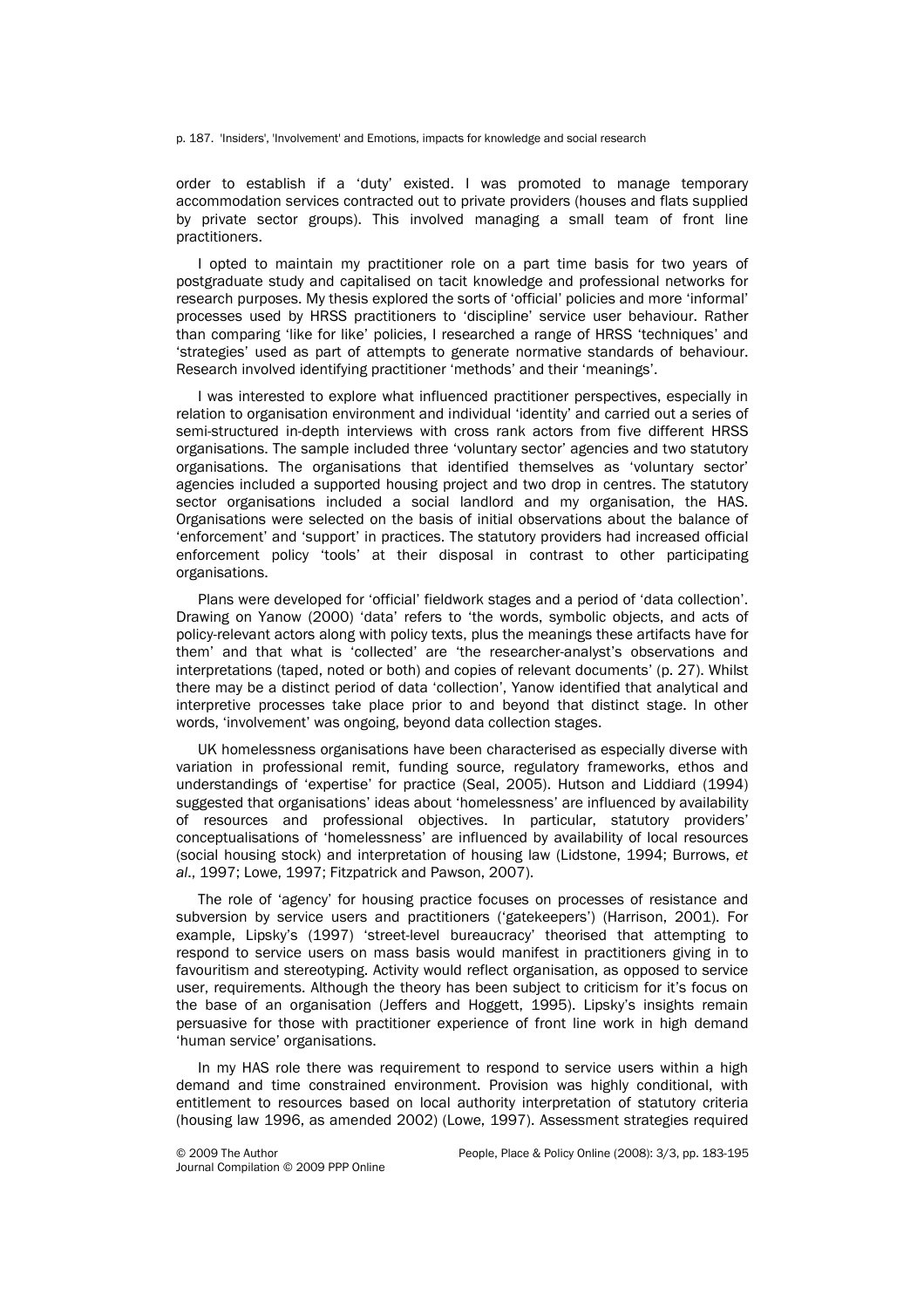p. 188. 'Insiders', 'Involvement' and Emotions, impacts for knowledge and social research

that practitioners analyse service user accounts, sorting 'fact' from 'fiction' in order to (dis)prove entitlement to statutory resources, within an official remit to protect public funds (Garot, 2005). What was it about these experiences, which was relevant for social research processes?

First, practitioner experiences seemed influential for research planning stages. My 'involvement' encouraged me to develop research methods informed by my 'instincts' for what constituted 'meaningful' knowledge. Second, emotional reactions throughout research processes, indicated that experiences of a broad sector, a distinct organisation, and specific role, were influential. Before exploring those points, the next section will briefly consider why this sort of self-critical account is important.

#### Writing a reflexive account

In recent years the social research community has witnessed a growth in literature around 'reflexive' thinking (cf. Mason, 2002), which has asserted the researcher's voice and their 'presence'. 'Being' reflexive can involve exploring our reactions to research processes. How and in what ways are our reactions informed by specific experiences? How might our 'selves' as researchers influence substantive findings? Understanding what might underpin specific reactions can provide insights that are beneficial for substantive findings.

'Being' reflexive goes to the heart of epistemological and ontological assumptions around what constitutes 'meaningful' knowledge, which reflects debates about 'quality' and 'validity' in social research. Reflexivity is 'post-positivist' in foundation; a departure from claims that emotional involvement in research is a hindrance to objectivity and neutrality (Hunt, 1989). Policy research cannot be conducted from a position external to what is being studied because the very presence of the researcher influences what is being observed (Yanow, 2000). This centralises the researcher by recognising that material (ideas, 'data', analysis) is generated through that individual. Acknowledging this enables us to consider that another researcher in a different relationship to the researched might 'unfold a different story' (Finlay, 2002: 531).

Reflexive approaches are informed by a social constructionist paradigm, which understands that findings represent 'meanings' negotiated by researcher and researched in a specific social context (Holstein and Gubrium, 1995). From that perspective there can be multiple interpretations of the same event and that the task (and challenge) for the social researcher is to reveal those different voices (Yanow, 2000). For that reason the term 'bias' is considered innapropriate because it implies an unequivocal reality distorted by a researcher's subjective interpretation (Finlay, 2002).

However, although claims to researcher neutrality might be implausible (Holstein and Gubrium, 1995), they are not unproblematic. Although benefits associated with 'being' and 'doing' self-critical reflexive accounts include claims to authenticity, credibility and quality for both the individual researcher and substantive findings, Finlay (2002) argues that it is useful to identify how far, and in what ways, the researcher might influence their research. This can involve the researcher reflecting on the topic for study and their own relationship to that topic, to examine their motivations and interests in the area under study (p. 536). Moreover, examining painful reactions to research processes is thought to generate analytical awareness with personal revelation a 'springboard' for substantive insight and interpretation (Finlay, 2003a: 8). By exposing contextual information, such as a researcher's existing values and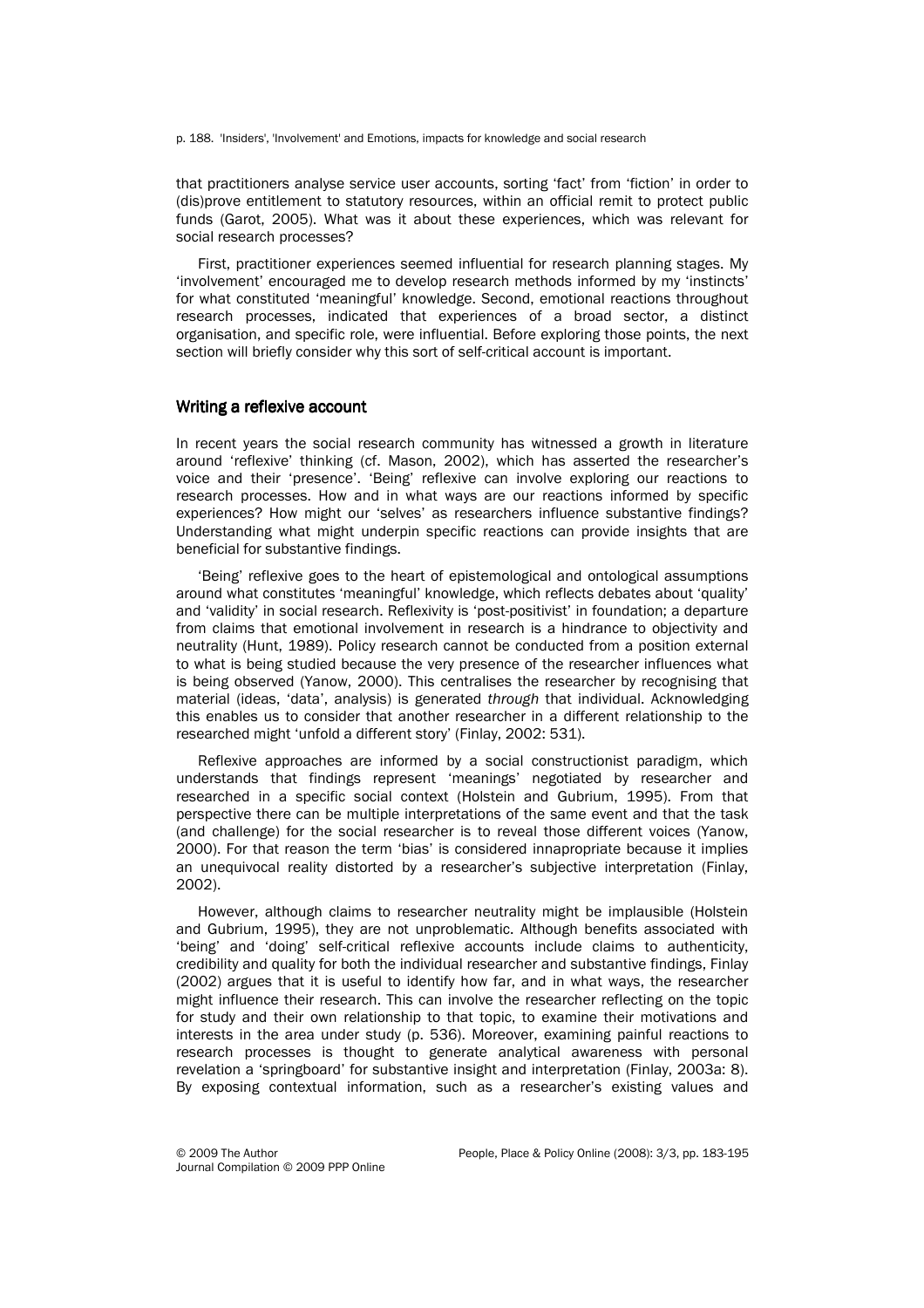p. 189. 'Insiders', 'Involvement' and Emotions, impacts for knowledge and social research

experiences, to the prejudgements of others, the research audience is considered better able to judge the credibility of research (Roseneil, 1993; Gunasekara, 2007).

There are constraints and limitations to reflexive accounts. First, attempting to reflexively account for activities is claimed to result in never ending circles, as each account becomes subject to further analysis (Seale, 1999). Second, some have called for more 'rigorous' measures to ensure quality in qualitative research. Examples include counting the number of times a specific theme appears, using conversational analysis techniques to decipher 'meaning' from transcripts, and seeking cases that deviate from the researcher's initial hypothesis (Seale and Silverman, 1997; Seale, 1999; Li and Seale, 2007). Third, excessive focus on the individual researcher could be at the expense of identifying alternative factors that have helped generate the research account (Finlay, 2002). Fourth, the capacity of an individual researcher to retrospectively account for the research process is questioned. Indeed, writing 'sewn up' acounts of former experiences and thought processes might seem counter-intuitive to social researchers more familiar with the 'messiness' of social research, and attendent challenges associated with 'wrestling' $1$  rich qualitative data to the ground.

In recognition of those various limitations, a reflexive self-critical account should exercise caution. At it's very best, this type of exercise provides a partial and tentative analysis; one version of 'reality' that seems to work at that moment (Finlay, 2002; Finlay, 2003b). The following section, which describes experiences and emotional reactions throughout fieldwork stages, is mindful of that perspective.

# **Experiences**

Decisions and choices throughout research processes were informed by a range of emotional reactions, which appeared to reflect my 'involvement'. I want to argue that seeking to understand those reactions generated substantive insights, and has assisted my ongoing development as a social researcher.

Analysis of specific events indicated broad impacts of 'involvement' for research processes. First, in the run up to 'official' fieldwork stages and informed by 'instinct' more than explicit planning, I developed participant observation activities, through the development of a shadowing exercise. This suggested that my ideas about what constituted 'meaningful' knowledge, and where I could locate this, were shaped by practitioner experiences. Second, research aims required that I identify multiple voices, their methods and meanings. I want to argue that my practitioner experiences of broad sector, a particular organisation and a distinct role, presented a 'risk' for substantive findings because in specific instances I struggled to 'hear' certain accounts and to maintain a 'critical eye'.

#### 'Meaningful' knowledge

Embarking on interviews with key actors, without the sorts of contextual information generated through my practitioner experiences somehow felt 'dry'. This indicated that I conceived benefits associated with 'immersion' in the field. Informal conversations with research subjects throughout my practitioner role had provided relevant tacit information that could be worked into interviews, analysis and later writing stages.

In response to those instincts, I developed an informal shadowing exercise. This enabled me to spend a few days in each participating organisaton as a researcher. Participating with the researched to highlight the obvious, given or natural is synonomous with benefits accorded to participant observation and ethnographic methods (Pollner, 1987; Gerson and Horowitz, 2002). Organising more prolonged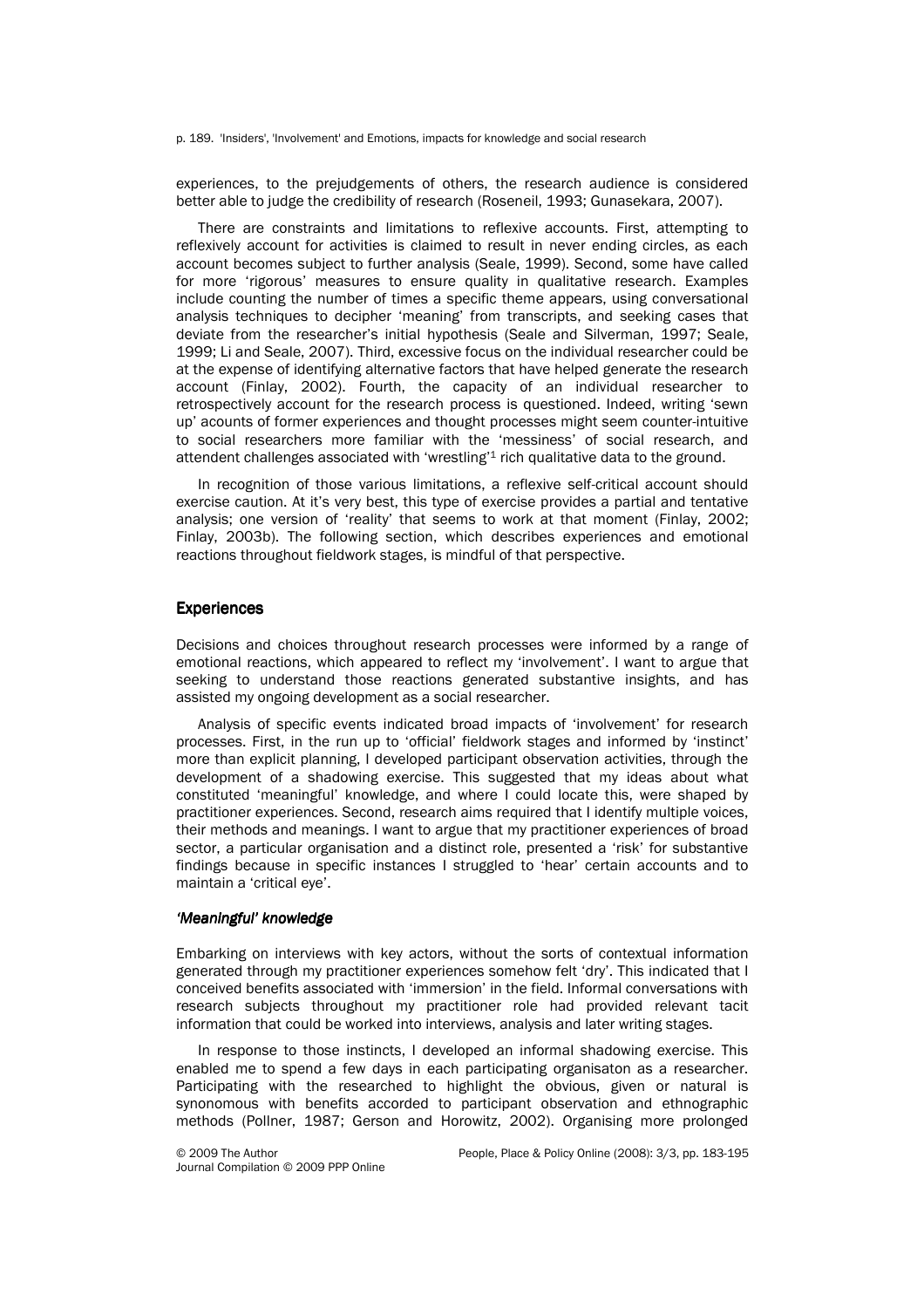p. 190. 'Insiders', 'Involvement' and Emotions, impacts for knowledge and social research

interaction with key actors in their organisations felt instinctively useful for better understanding and sensitizing me to informants' experiences, 'realities' and social worlds.

# Acknowledging multiple voices

Practitioner experiences appeared to generate urges for 'fact finding' or 'truth seeking' behaviour. I would be inclined to 'check' respondent accounts against my own 'information' and understandings based on experiences within a specific organisation and practitioner role. Specific experiences during the shadowing exercise suggested that my statutory 'upbringing' in the HAS was especially influential for research processes.

Former experiences of questioning service user responses, associated with my former role, reinforced moves to discredit service user accounts in all organisations. Institutional culture and associated tensions between organisations in the HRSS and allied fields (Oldman, 1998; Shaw, Lambert et al., 1998) encouraged me to problematise individual informants in participating voluntary sector organisations. I also felt loyalty towards the HAS. Knowledge of individuals there and operational processes seemed to drive practices of 'second guessing' and suspicion towards specific practitioner and service user accounts.

In one example, informants claimed that the HAS had denied resources to a service user demonstrating visible 'vulnerabilities', which included pregnancy and self-harm. I found myself 'double checking' these accounts against what I was aware 'should happen'. In another example, I met service users who claimed that the local authority had done 'nothing' for them. I entered into conversation, aware of an instinct to 'unravel' their 'tale' using knowledge of HAS organisation procedure and rights under housing legislation. This 'pursuit of truth' detracted from exploring multiple voices and perspectives.

My 'involvement' in relation to a distinct role seemed to underpin my tendency to 'discredit' voices. Experiences in a managerial role seemed influential for urges to disregard specific perspectives and suppress their relevance for research processes. As a manager, and through maintaining relationships with managers, I was privy to informal and 'off the record' comment and gossip. That informal chat incorporated perceptions of individual front line workers' 'difficult' behaviour. For my first HAS interview, I met with a front line informant described by former managerial colleagues as 'difficult' in part because the worker 'didn't like change'.

During the interview, the worker described managerial requirements of front line workers to meet targets as a form of 'bullying' in specific instances. My initial instinct was to discredit the practitioner as someone who was 'difficult' and less open to 'change'. I was convinced that the informant was acting in self-interest, by working against processes beneficial for the 'customer'. Later on, critical discussion with academic peers encouraged me to think about my reactions. Why was I seeking to both defend and discredit certain accounts? This helped me to move from asserting specific 'truths', towards being more open to multiple interpretations and perspectives.

In a final example, my reaction to an ethical dilemma helped illustrate practices of 'truth seeking' and 'fact finding' behaviours. Working in practitioner and researcher roles encouraged me to view daily activities through an 'academic lense'. Although my practitioner role provided enormous stimulus, it also resulted in feelings of 'saturation', which affected my ability to develop and maintain critical focus. 'Hoovering' up or and feeling 'swamped' with information became problematic.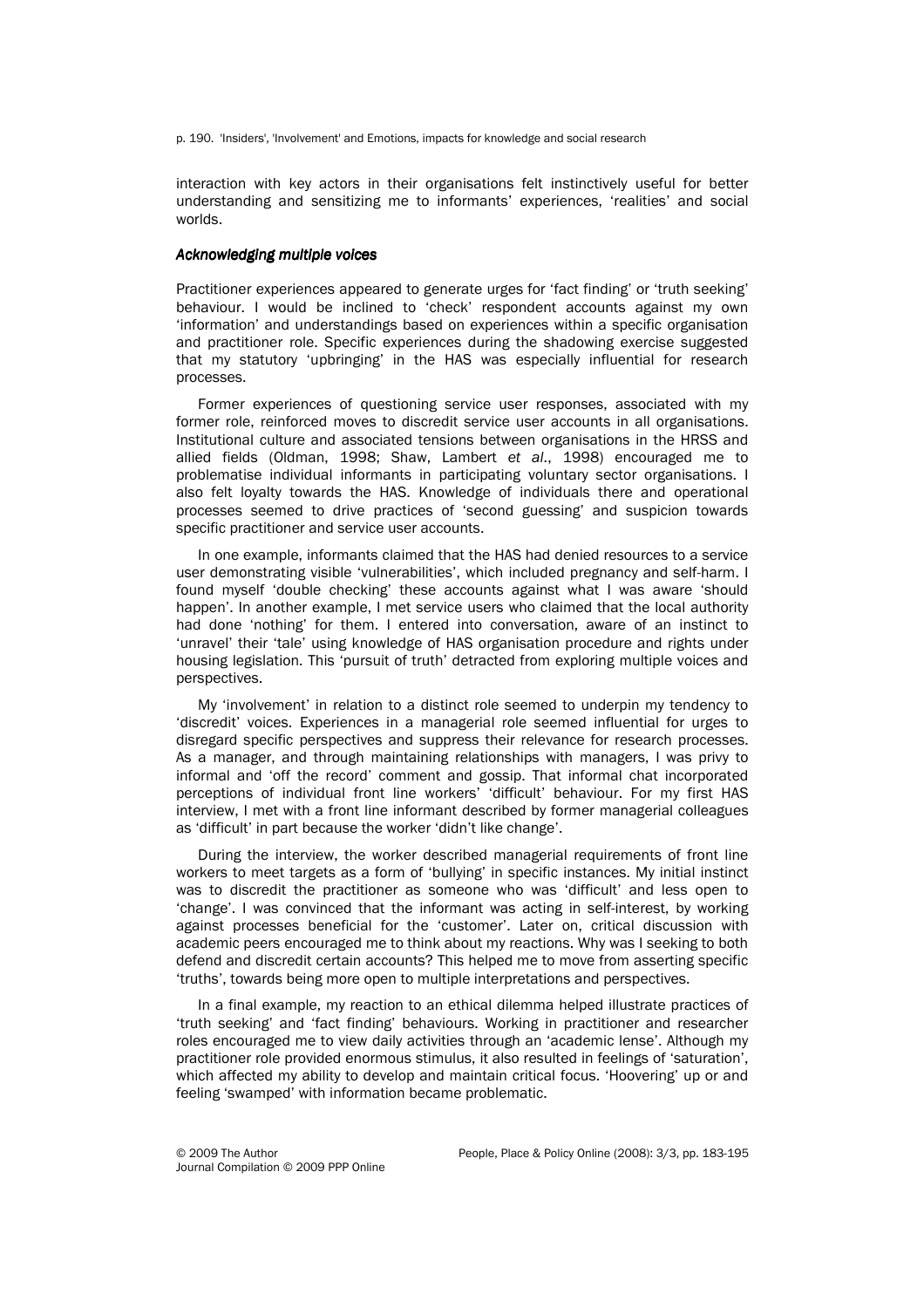p. 191. 'Insiders', 'Involvement' and Emotions, impacts for knowledge and social research

For example, when shadowing in a drop in centre, I encountered a pregnant service user. Practitioners there claimed that the individual had no official involvement by welfare professionals and that the local authority was unhelpful. Given my access to official documentation as a HAS practitioner, there was a temptation to look into official records to find out 'what was really going on'.

That experience generated a fresh set of questions around ethical issues associated with multiple identities as 'researcher' and 'practitioner'. I could abuse power (within both identities) and confidentiality by 'checking' records. That 'dilemma' encouraged me to think about why I wanted to seek 'the truth', and helped focus my role and purpose as a social researcher. I would suggest that my role as social researcher was to identify multiple voices and their 'meanings' (Yanow, 2000). Multiple accounts (and tensions between them) provided rich data. They were not 'problems' for me to 'solve' and my urge to do so was driven, in part at least, by my 'involvement'. Seeking understanding of emotional reactions (a 'dilemma') provided substantive insights about what it meant to 'do' and 'be' a social researcher.

# Generating a critical eye

Practitioner experiences of a broad sector seemed to encourage tendencies to 'empathise' with my research subjects. As a HRSS practitioner, I felt 'empathic' towards the sorts of practices that I witnessed and that were reported to me by respondents. Shared experiences of operating in a particular institutional culture, and of 'working with' (disciplining) service user behaviour (Peckover, 2002) meant that I sometimes struggled to record and analyse events and issues relevant for substantive findings. My 'involvement' seemed to compromise my ability to be critical in approach in early research stages. My reactions to experiences during the shadowing exercise and initial fieldwork stages helped demonstrate where I would struggle to identify certain processes.

Informant perspectives and practices were part of an 'everyday reality' that I understood. Practitioner responses incorporated description of 'service users'. The sort of language used by informants was conceptualised for the purposes of the thesis as a 'sector speak', which existed in all participating organisations. The development of that term was informed by recent studies of New Labour discourse (Fairclough, 2000), alongside analysis of more enduring themes of 'care and control' associated with social welfare sector practices (Hunter, 2003). 'Sector speak' reflected, amongst other things, distinctive terms that were used by practitioners to describe service users 'needs' and their attendant behaviour (cf. Fopp, 1996). This included ideas about 'support needs', 'chaotic' behaviour and service users' 'capacity' to 'engage' with provision. As practitioner I also used this sort of language. In early research stages I became aware of the ubiquity of 'sector speak' through informants' responses and this became a point of analysis.

I found that I struggled to record and analyse practices, judging certain processes as a 'necessary' part of HRSS life because of views that I shared with informants about perceived operational constraints and conceptualisations of service user 'need' and attendant behaviours. Two examples helped illustrate how practitioner experiences in a broad institutional culture 'risked' substantive findings.

In the HAS, informant responses highlighted a range of informal tactics used to 'test' service users' 'desperateness' for certain accommodation types, in part to protect rationed resources like social housing (Clapham and Kintrea, 1986; Lidstone, 1994; Jeffers and Hoggett, 1995; Fitzpatrick and Jones, 2005). Where service users were entitled to temporary accommodation individual practitioners would offer hostel accommodation first, instead of a 'normal' property dispersed in a local area. Some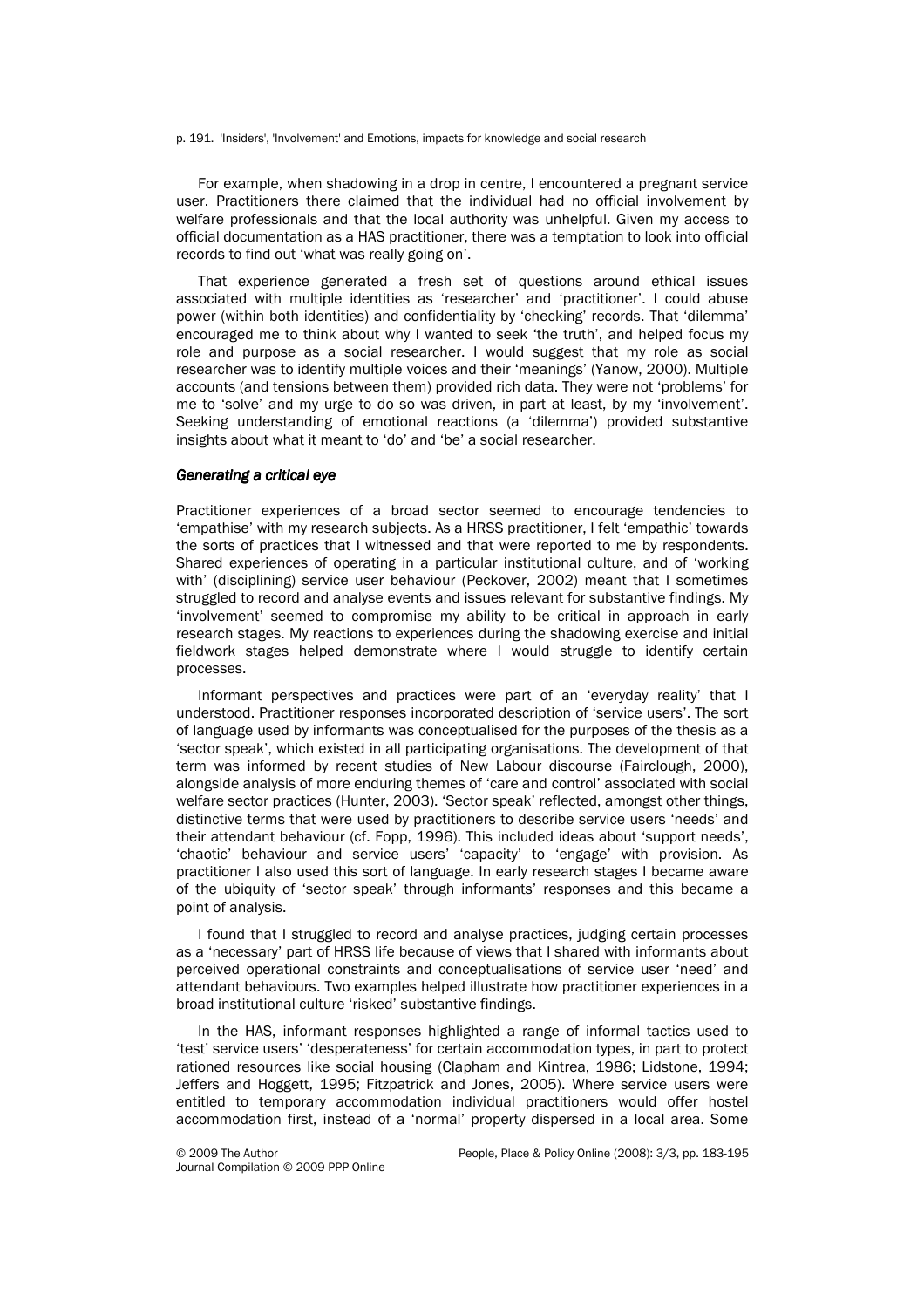p. 192. 'Insiders', 'Involvement' and Emotions, impacts for knowledge and social research

practitioners offered dispersed accommodation in an area that practitioners understood service users would not wish to stay in. Whilst recognising these practices as informal processes (as opposed to 'official' organisation policy), I felt understanding towards practitioner motivations, and struggled to shed critical light on that issue in initial research stages.

In another example, I empathised with motivations of practitioners in all organisations to 'help' service users using 'containment' practices based on their ideas about perceived 'need' and attendant behaviour(s). During the shadowing exercise I listened to individual practitioners who questioned shifts to 'direct payments', which meant benefit money was paid direct to service users. This required that service users be responsible for weekly rent payment. Failure to pay rent risked eviction from supported housing provision.

Practitioner ideas about service user 'need' and attendant behaviour(s) suggested that there were challenges associated with ensuring rent payment. For example, individual workers claimed that service users with addictions would spend their benefit money on alcohol or drugs instead of rent. In that instance, practitioners' desire to maintain control over service users' finances was a way to 'protect' service users by maintaining their shelter and 'engagement' with HRSS resources. Initially, rather than citing those responses as examples of 'voices', 'methods' and 'meanings', I struggled to shed critical light on practice 'realities'. In part this was because I identified with practitioner beliefs around how it was possible and useful to 'help' service users through containment processes.

# **Considerations and Conclusions**

On approaching the field, ideas about what constituted 'knowledge', and where this could be meaningful located, came into focus. Strategies were developed in response to those instincts, which reflected perceived benefits for research associated with long term 'immersion' in my organisation. A range of events seemed to illustrate further where my experiences were influential for research processes. In particular, 'working with' service users with 'needs' and attendant behaviour(s) and working in specific roles for the HAS informed choices and reactions during research processes. Reactions included 'empathy' for certain views and being less open to 'hearing' certain voices. In early data collection stages I didn't always critically analyse practitioner approaches, and I railed against distinct perspectives.

Yet this self-critical account suggests that I was able to identify my 'involvement' in particular instances, and develop a more 'critical eye'. For example, I later conceptualised practitioner 'support' as practices to 'discipline' service user behaviour towards normative standards. I also conceptualised a 'sector speak'. What happened?

I want to argue that my experiences reflect transition from a more 'involved' position (Elias, 1987) and that these transitions themselves helped generate substantive findings and explanatory insights. Growing awareness of how my practitioner experiences were problematic developed in response to emotional reactions during research processes. Alongside these reactions, I was increasingly subject to critical feedback from the researched, practitioner and research peers, and more established scholars (my supervisors and growing academic networks). Critical 'lapses' were picked up, my analysis countered and opinions challenged. Explanatory insights, and guidance for other researchers with similar experiences, go beyond recommendations to 'manage' emotions or to regard reactions as just human responses to fresh encounters. Instead, it is suggested that uncertainty, intensity and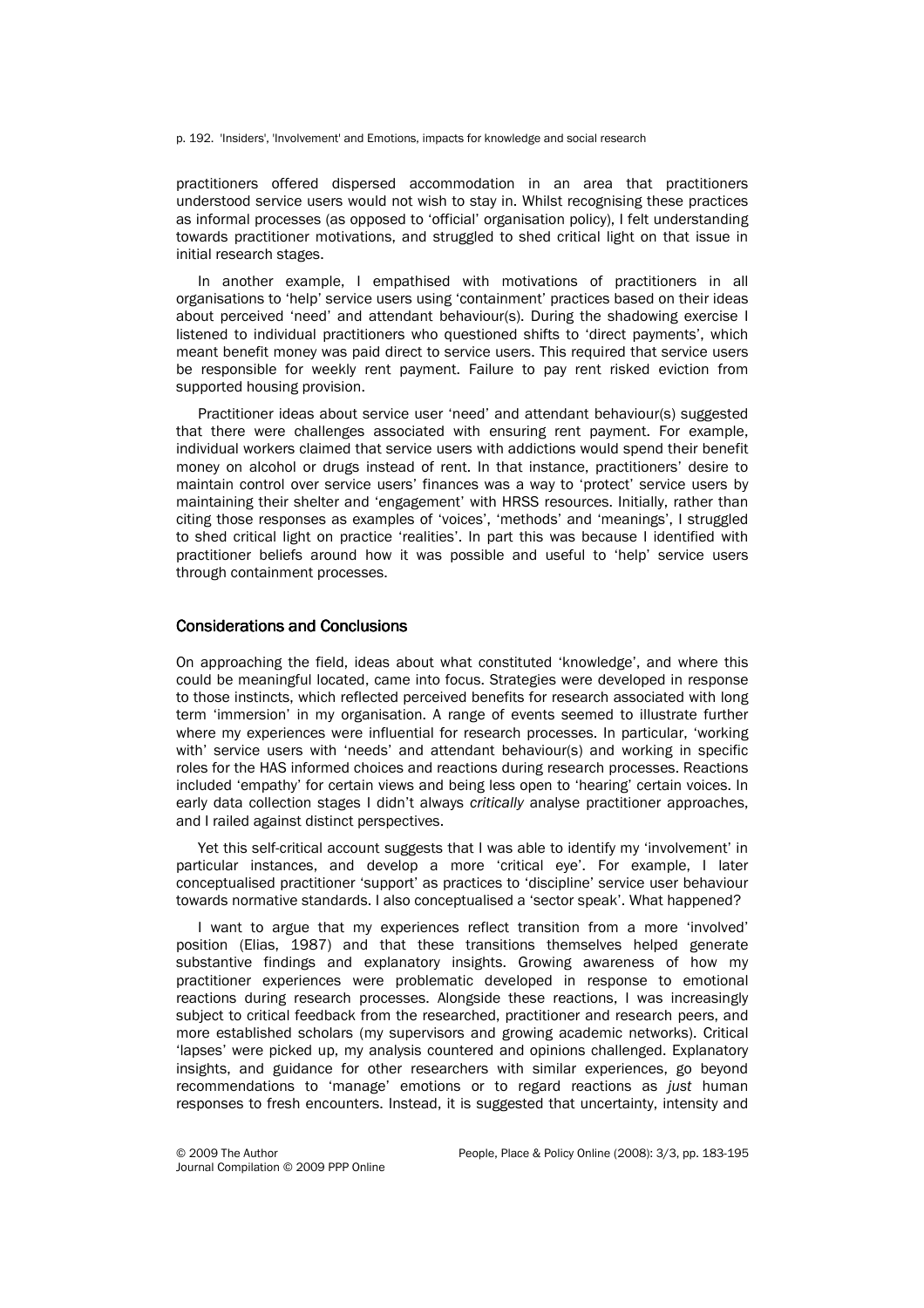p. 193. 'Insiders', 'Involvement' and Emotions, impacts for knowledge and social research

confusion during research processes might reflect 'involvement'. Attending to reactions can aid individual researchers' development as critical and thinking actors.

Embracing, confronting and seeking to understand both comfortable and more painful emotional reactions can help the researcher toward explanatory insights in relation to substantive themes. For example, my acute discomfort with, and desire to dismiss 'targets as bullying', encouraged me to explore transformations in welfare systems, and the role of managerialist discourses (Clarke and Newman, 1997). In contrast, thinking about my relative comfort with a 'sector speak' and practices of containment encouraged me to explore the role of 'care and control' for social welfare professions (Hunter, 2003). Identifying and understanding reactions was often sparked by engagement with academic literature and critical forum, and attention and respect for my personal instincts and emotions.

'Being' self critical is an ongoing process, which recognises that the researcher's 'involvement' is dynamic and changing. I therefore continue to value experiences that provide inspiration, stimulus, and personal reactions to unravel. Whilst acknowledging limitations of this type of reflexive approach (Finlay, 2002; Finlay, 2003b), this paper reflects a commitment to critical development through experiential learning.

# Acknowledgements Acknowledgements

I would like to thank Ryan Powell for his highly constructive feedback on a first draft of this paper. Dr Shona Hunter, Professor Tess Lea, Professor Helen Sullivan, and Professor Malcolm Harrison provided inspiration, stimulus, discussion and insights that contributed to the development of the paper.

#### **Notes**

<sup>1</sup> In conversation with Professor Tess Lea, Charles Darwin University, Sydney, Australia, May 2009.

 Correspondence Address: Rachael Dobson, University of Leeds, Department of Sociology and Social Policy, Leeds, LS2 9JT. Email: r.dobson00@leeds.ac.uk.

# **References**

- Aull Davies, C. (1999) Reflexive Ethnography; a guide to researching self and others. London: Routledge.
- Bloyce, D. (2004) Research is a messy process, A case study of figurational sociology approach to conventional issues in social science research methods. Graduate Journal of Social Science, 1, 1, 144-166.
- Brannick, T. and Coghlan, D. (2007) In Defense of Being "Native"; The Case for Insider Academic Research. Organizational Research Methods, 10, 1, 59-74.
- Burrows, R., Pleace, N. and Quilgars, D. Eds. (1997) Homelessness and social policy. London: Routledge.
- Clapham, D. and Kintrea, K. (1986) Rationing, choice and constraint: the allocation of public housing in Glasgow. Journal of Social Policy, 15, 1, 51-67.

Clarke, J. and Newman, J. (1997) The Managerialist State. London: Sage.

Journal Compilation © 2009 PPP Online

© 2009 The Author People, Place & Policy Online (2008): 3/3, pp. 183-195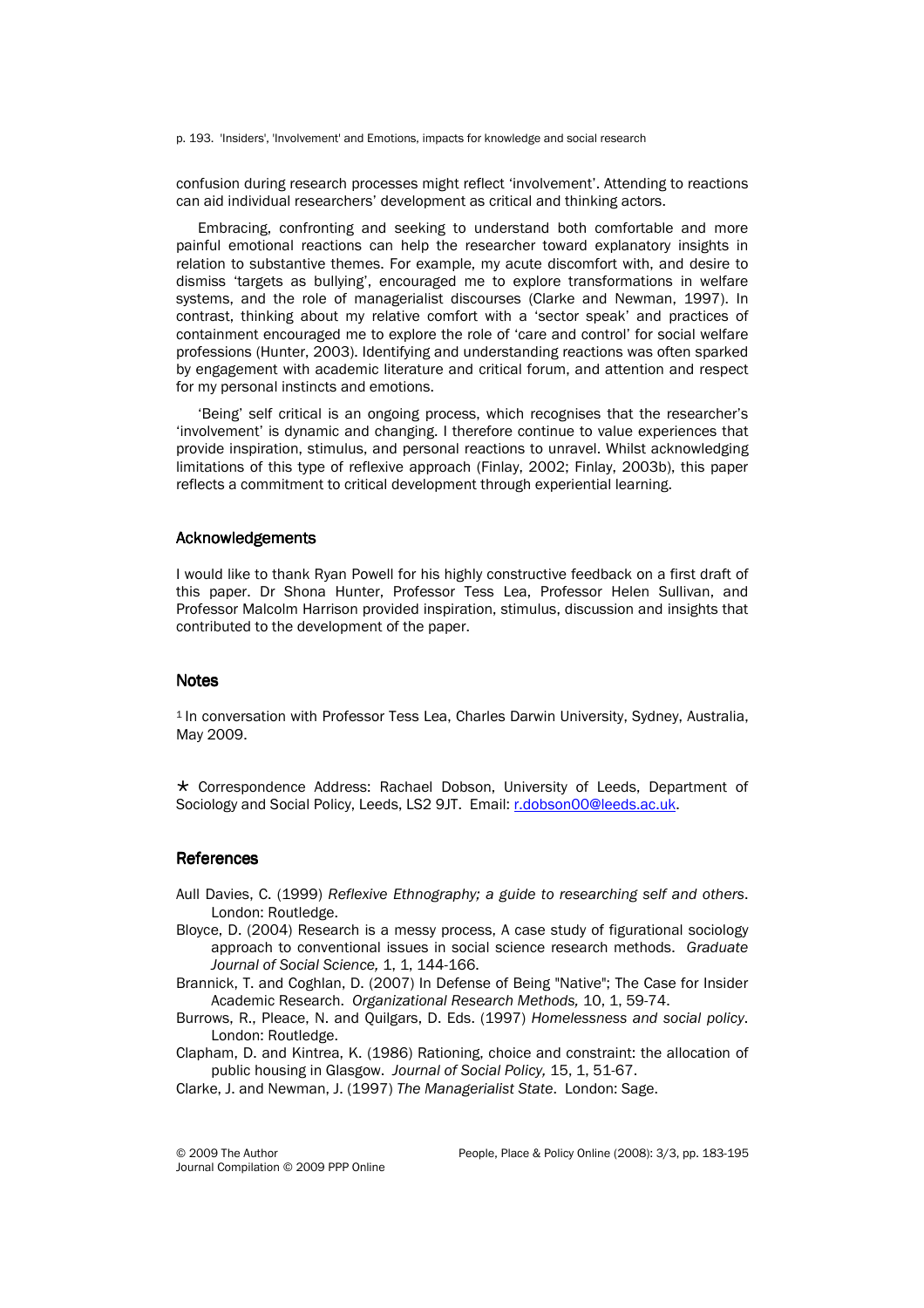p. 194. 'Insiders', 'Involvement' and Emotions, impacts for knowledge and social research

- Coughlan, D. (2007) Insider action research doctorates: Generating actionable knowledge. Higher Education, 54, 293-306.
- Coy, M. (2006) This Morning I'm A Researcher, This Afternoon I'm An Outreach Worker: Ethical Dilemmas in Practitioner Research. International Journal of Social Research Methodology, 9, 5, 419-431.
- Devereux, G. (1967) From Anxiety to Method in the Behavioural Sciences. The Hague, Mouton & Co.
- Elias, N. (1987) Involvement and detachment / Norbert Elias ; German editor, Michael Schröter ; translated by Edmund Jephcott. Oxford: Basil Blackwell.
- Fairclough, N. (2000) New Labour, New Language? London: Routledge.
- Finlay, L. (2002) "Outing" the Researcher: The Provenance, Process and Practice of Reflexivity. Qualitative Health Research, 12, 4, 531-545.
- Finlay, L. (2003a) The reflexive journey: mapping multiple routes, in: L. Finlay and B. Gough, Reflexivity: a practical guide for researchers in health and social sciences. Oxford: Blackwell Science, pp.3-20.
- Finlay, L. (2003b) Through the looking glass: intersubjectivity and hermeneutic reflection, L. Finlay and B. Gough, Reflexivity: a practical guide for researchers in health and social sciences. Oxford: Blackwell Science, pp. 105-119.
- Fitzpatrick, S. and Jones, A. (2005) Pursuing Social Justice or Social Cohesion?: Coercion in Street Homelessness Policies in England. Journal of Social Policy, 34, 3, 389-406.
- Fitzpatrick, S. and Pawson, H. (2007) Welfare Safety Net or Tenure of Choice? The Dilemma Facing Social Housing Policy in England. Housing Studies, 22, 2, 163- 182.
- Fopp, R. (1996) No Where to Go: an analysis of the supported accommodation assistance program. Australian Journal of Social Issues, 31, 2, 209-222.
- Fuller, R. and Petch, A. (1995) Practitioner research: the reflexive social worker. London: Open University Press.
- Garot, R. (2005) Bias Forged Through Suspicion: The Gatekeeper in Public Housing Reconsidered. Sociology of Crime, Law and Deviance, 6, 77-105.
- Gerson, K. and Horowitz, K. (2002) Observation and Interviewing: Options and Choices in Qualitative Research, in: T. May, Qualitative Research in Action. London: Sage, pp. 199-224.
- Griffith, A. (1998) Insider/Outsider: Epistemological Privilege and Mothering Work. Human Studies, 21, 361-376.
- Gunasekara, C. (2007) Pivoting the centre: reflections on undertaking qualitative interviewing in academia. Qualitative Research, 7, 461-475.
- Harrison, M.L. (2001) Housing social policy and difference : disability, ethnicity, gender and housing. Bristol: Policy.
- Holstein, J.A. and Gubrium, J.F. (1995) The Active Interview. London: Sage.
- Hunt, J.C. (1989) Psychoanalytic Aspects of Fieldwork. London: Sage.
- Hunter, S. (2003) A Critical Analysis of Approaches to the Concept of Social Identity in Social Policy. Critical Social Policy, 23, 3, 322-344.
- Hutson, S. and Liddiard, M. (1994) Youth Homelessness. Basingstoke: Macmillan.
- Jeffers, S. and Hoggett, P. (1995) Like Counting Deckchairs on the Titanic a Study of Institutional Racism and Housing Allocations in Haringey and Lambeth. Housing Studies, 10, 3, 325-344.
- Jones, R.S. (1995) Uncovering the hidden social world: insider research in prison. Journal of Contemporary Criminal Justice, 11, 2, 106-118.

Kilminster, R. (2007) Norbert Elias: post-philosophical sociology. Abingdon: Routledge.

King, C. (2006) Documentary Analysis of the Press: Problems of Involvement and Detachment for inexperienced researchers. Graduate Journal of Social Science, 3, 2, 81-87.